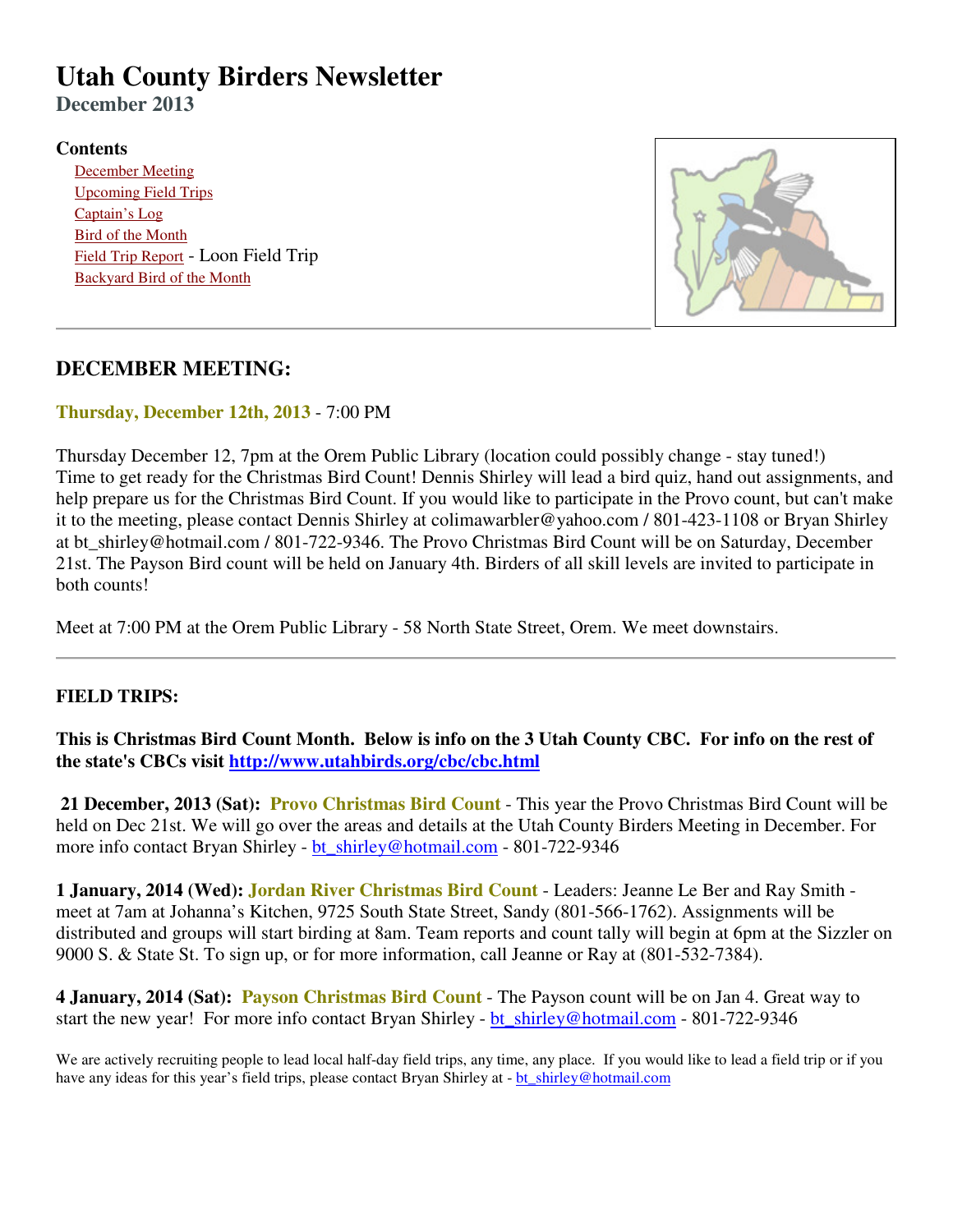# **November Captain's Log: December 2013**

#### by Keeli Marvel

I can't believe it's been a year already since I accepted the position as president of the UCB! Time flies when you're having fun, I guess. As we head into this busy holiday month I hope everyone has a chance to take some time out from the holiday hustle and bustle and get out and see some birds, and hopefully, to participate in a Christmas Bird Count (or two).

The Christmas Bird Count (CBC) has been a favorite December article topic for many of the past UCB presidents, but I wanted to follow in their footsteps with a little background review on the CBC for those who have recently joined our ranks. This year will be the 114th annual CBC, making it the longest running citizen science survey in the world. There are over 2300 count circles and roughly 63,000 individual birders in North America and a few locations around the world that will conduct counts between December 14 and January 5th. Each count circle covers a 15 mile diameter circle, and all bird observed inside that circle within a 24 hour count period are recorded as well as any novel species observed during the count week.

The gathered data is submitted to the Audubon Society and, according to their website, "allow researchers to study the long-term health and status of bird populations across North America. When combined with other surveys such as the Breeding Bird Survey, it provides a picture of how the continent's bird populations have changed in time and space over the past hundred years." So not only are we out there having a good time chasing down birds, we're also contributing to a massive body of information that is helping scientists better understand and conserve bird populations. Consider it a Christmas gift to the birds in return for all birding enjoyment they provide for us!

The Provo Christmas Bird Count was initiated in 1973, and I believe this year will be its 40th year as an active count circle. This year will be my 7th or 8th year participating in the Provo Christmas Bird Count. Last year I also joined the Payson count for the first time and it was fun finding birds in a new area. I look forward to the CBC every year because of the excitement of the challenge it brings. Some of my most memorable species on the Christmas bird count include a Northern Goshawk at Riverside Country Club, Mountain Bluebirds near the Lindon Marina, A Wilson's Snipe and Common Mergansers on the Provo River, and Lewis' Woodpeckers and Turkeys at the mouth of Santaquin Canyon .

There are currently 30 different count circles held on various dates during the count period in Utah and they all need counters, so if you have a chance this year, find a count circle and join in! There is no need to be an expert birder! Most people will welcome the company and an extra set of eyes, whatever your skill level. If you can't make it out this year, but you live in a count circle, grab your binos and a chair by the window and report your backyard birds to your local count circle!

I hope that you all have a wonderful Christmas and a Happy New Year! Stay tuned for announcements regarding our 2014 birding challenge!

Happy Holidays!

Keeli Marvel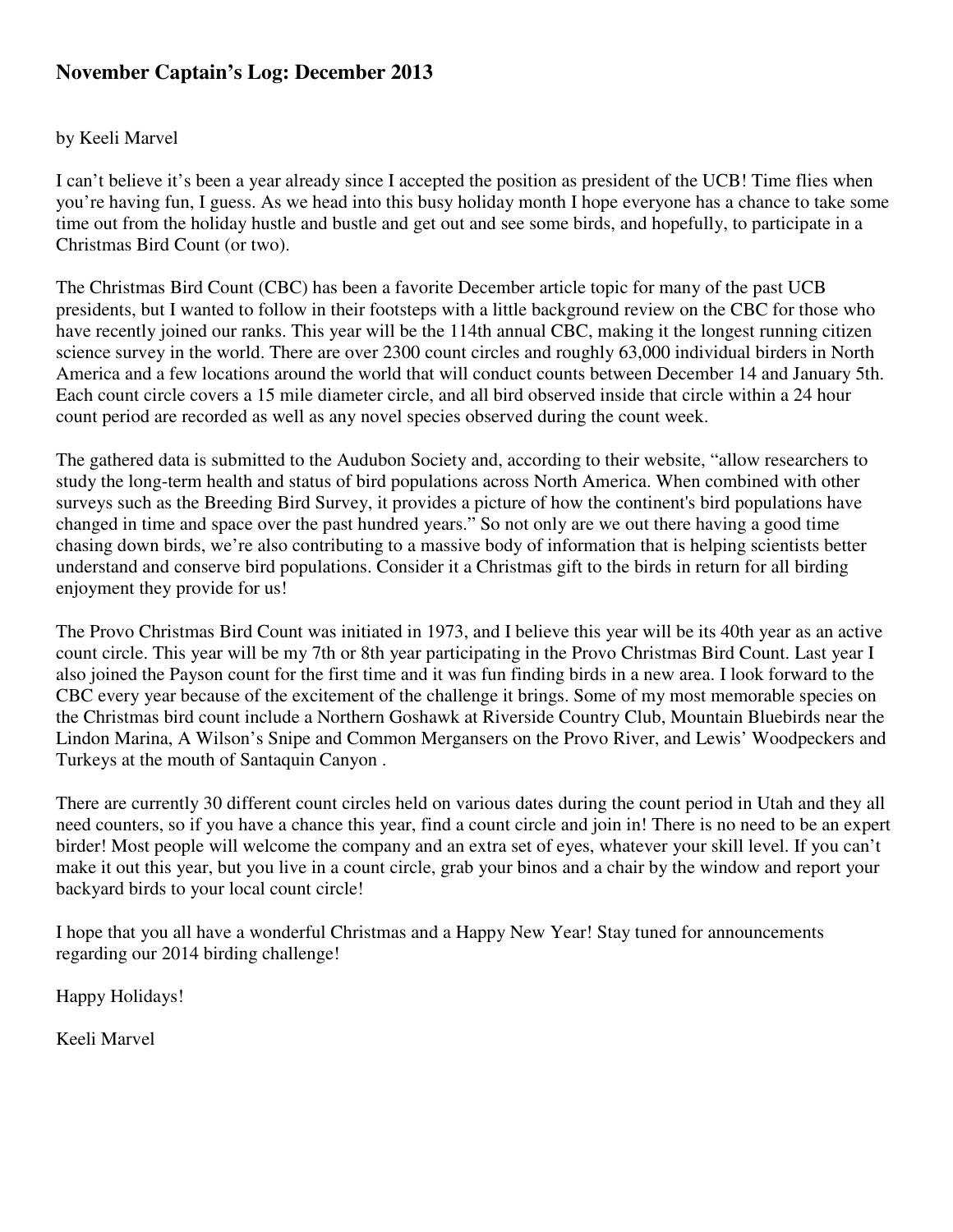**Bird of the Month House Sparrow** *Passer domesticus* by Douglas Mead

### **NAAH. IT'S ONLY A HOUSE SPARROW**

Often regarded by birders in the same derogatory category as European Starlings and Rock Pigeons, *Passer domesticus*, is much more than just common and ubiquitous. Their existence among humans for centuries and their constant presence wherever there are homes and buildings actually contribute to their being overlooked and taken for granted.



Found throughout most of Asia, Europe, North Africa and the Western Hemisphere, Passer domesticus is likely more abundant on Earth than humans, and notwithstanding it is frequently resented for its tendency to hijack native birds from nest boxes, this unique little bird is worthy of more respect and understanding.

With the exception of one "drop-by" from a Northern Flicker and one from a pair of Says Phoebes, in the past 3 years House Finches and House Sparrows have been the only partakers at my feeders at my 3rd-story condo in Saratoga Springs. Twenty feet up is nothing special for these guys; house sparrows have been seen feeding on the 80th floor of the Empire State Building and they have been spotted breeding nearly 2,000 feet underground in a mine in Yorkshire, England.

I think the group that calls on me every day live and nest in a Chokecherry tree and some bushes across the parking lot. But they certainly didn't originate there. When Europeans first arrived in the Americas they found none of the species to which they had become to accustomed back home: no pigeons, no sparrows, not even any Norway rats. In the late 1800s, a variety of young visionaries, chief among them Nicholas Pike, imagined that what was missing were the birds that live with humans. Pike, about whom little is known, introduced about 16 birds into Brooklyn, N.Y. They rose from his hands and took off and prospered. Every single house sparrow in North America may be descended from those birds including my and your "neighbors."

To me, this is no ordinary "lbj." Their common occurrence and easily-identifiable characteristics belie their unique vocalizations and behaviors which space prevents me from detailing. Suffice to say, I have had many opportunities to observe them, and I anxiously await their next visit to my 'house.'

If you would like to write an article for the Bird of the Month, please contact Eric Huish - erichuish@gmail.com

Visit - http://www.utahbirds.org/ucb/BirdofMonth.html for past 'Birds of the Month'.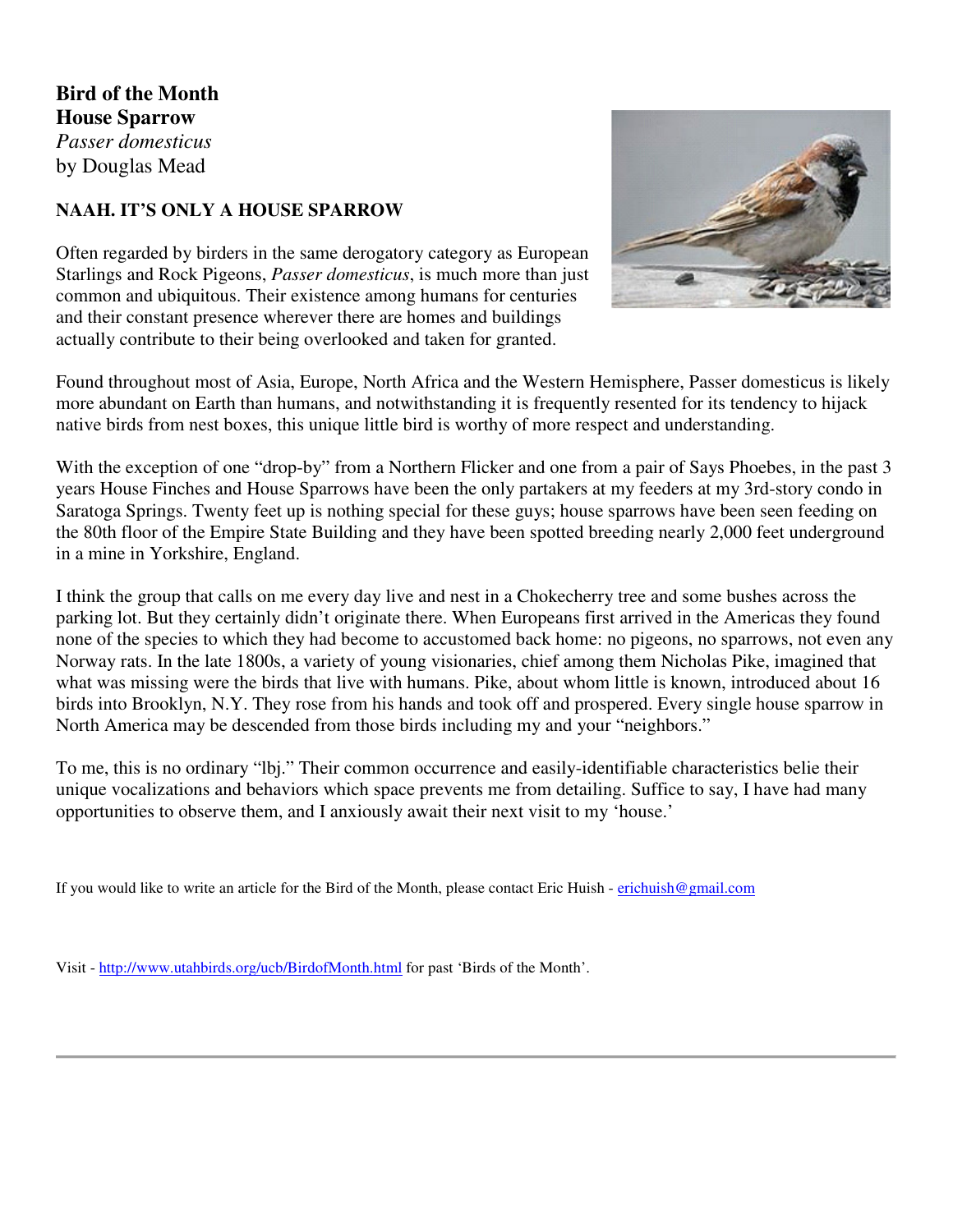#### **Field Trip Report Loon UCB Field Trip** - 23 November 2013 by Keeli Marvel

Yvonne Carter, Kendall Watkins, and I were the hardy few who met on a cold, windy November morning. After some debate we decided to throw out the original plan of hitting the mountain reservoirs (too cold and windy!) and instead headed for Lake Park and Lee Kay Ponds in SLC. At the Lake Park pond south of Target we got to see the Pacific Loon that had been hanging around for a few days. In the same pond it was keeping company with both Red-breasted and Hooded Mergansers. Couldn't ask for better looks! We combed through several hundred Canada Geese throughout Lake Park, but couldn't come up with any Snow or Greater-white fronted geese.

At Lee Kay, Kendall was quick to pick out several Thayer's and Mew Gulls in the thousands of gulls on the water. Other highlights included one lone American White Pelican, four Greater Yellowlegs, and several duck species including Common Goldeneye, Northern Pintail, Bufflehead, Gadwall, and Green-winged Teal.

On a whim we stopped to check out the Goldeneye situation on the Jordan River at Redwood Trailhead Park. This location has been a pretty reliable winter source for Common and Barrow's Goldeneyes the past few years. Well, our stop paid off and we got the most exciting surprise – a female Long-Tailed Duck! Kendall picked it out of the crowd of goldeneyes on the river. Other highlights on the Jordan River included at least 60 Common and 15 Barrow's Goldeneye, several Bufflehead and Hooded Merganser.

In spite of our change of plan and some windy weather, we got some great birds!

## **Backyard Bird of the Month**

November 2013

#### Lyle Bingham - Payson

**Steller's Jay** - Early this month my neighbor told me about blue birds with black heads. I saw one at my feeder about mid-month and again today while walking the dog. We have both Western Scrub-Jays and Steller's Jays in the Hollow at the mouth of Payson canyon.

Jack Binch - Sandy **Anna's Hummingbird.**

Steve Carr - Holladay **Spotted Towhee** - Male and female popping up from time to time at the feeders.

Yvonne Carter - Highland The Juncos are back and Northern Flickers busy in the backyard.

Jeff Cooper - Pleasant Grove Two raptors for the month, **Cooper's Hawk** and **Merlin**.